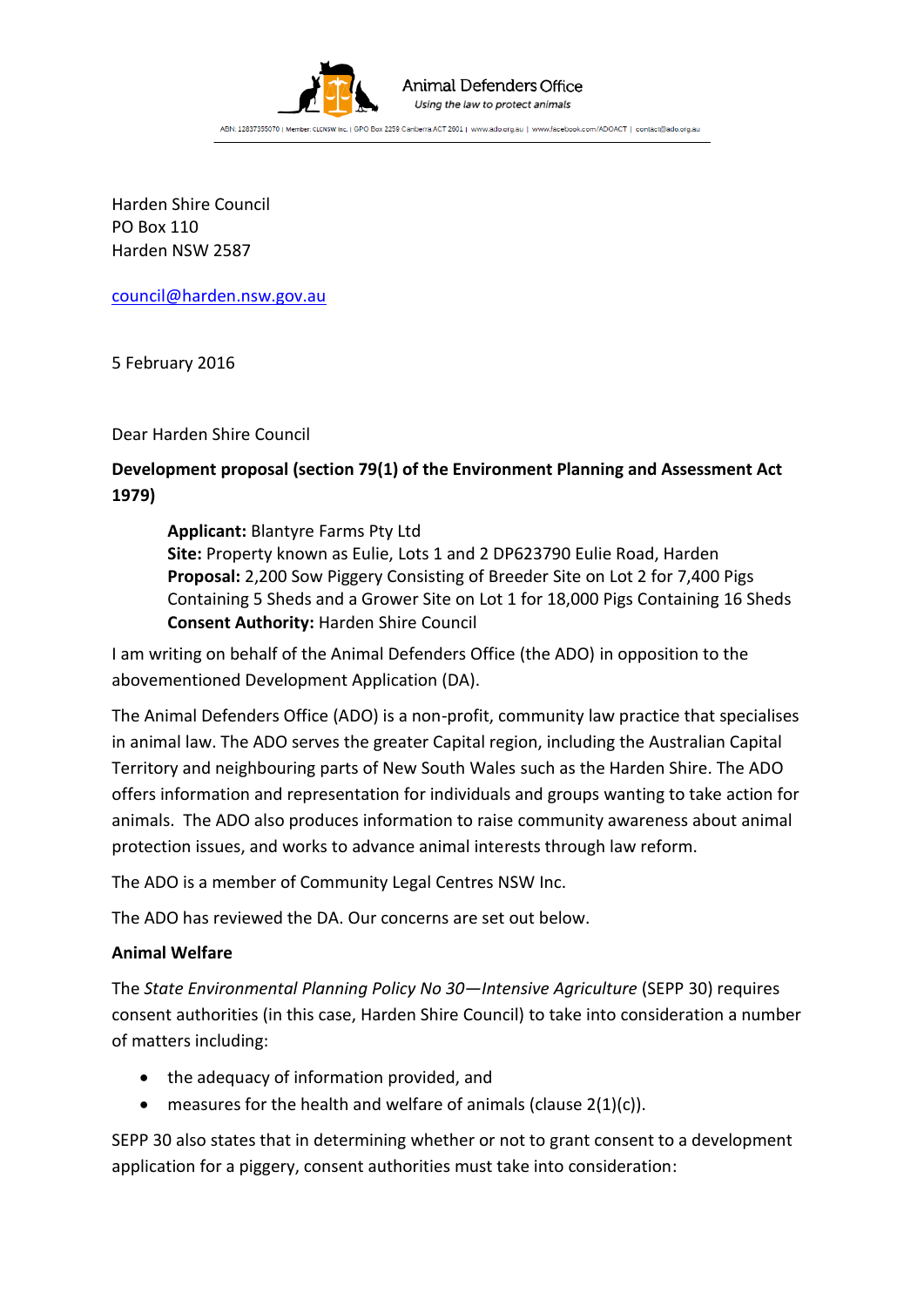- the measures proposed to mitigate any potential adverse impacts, and
- whether the applicant has indicated an intention to comply with relevant industry codes of practice for the health and welfare of animals (clause 7(3)).

In its Environmental Impact Statement (EIS), the applicant states:

E.16.b No impact is expected, as all welfare requirements will be satisfied (p43).

E.16.c …Confidence in these outcomes is high (p44).

The applicant should not be considered to have met the animal welfare requirements in SEPP 30 regarding the intensive farming of over 25,000 highly sensitive, social and intelligent animals merely on the basis of these subjective assertions. The level of information provided in the DA to enable a proper assessment of animal welfare requirements is extremely inadequate.

## *Housing*

**.** 

**A proposal to build a large new intensive piggery that will house pigs in accommodation that has been banned on welfare grounds in a neighbouring jurisdiction, and of which a ban has also been**  proposed in NSW,<sup>1</sup> should be a significant cause for concern for any **consent authority.**

Our concerns in detail about the proposed housing are set out below.

The development plans to house up to 2,200 female breeder pigs.

The housing of pregnant and lactating female pigs is of particular concern from a welfare perspective.

The EIS states that 'the development complies or exceeds all minimum space requirements' as set out in an unspecified 'Welfare Code' (p44).

It is difficult to determine the nature of the 'group housing' that would be used for pregnant pigs, as no legend is included in the DA annexure 'Blantyre-E-Site-plan-breeder'. There is also no indication as to whether the proposed group housing will provide the animals with access to fresh air, daylight, grass, or mental stimulation.

It is therefore difficult to comment on what physical and psychological impact this type of housing will have on these sensitive and intelligent animals during pregnancy.

Pigs who have given birth will be housed in farrowing crates.<sup>2</sup> These crates keep the mother pig isolated and without room to move or turn around. The crates would therefore be expected to have extremely low welfare outcomes for the mother pig. The EIS states that

<sup>&</sup>lt;sup>1</sup> See the Prevention of Cruelty to Animals Amendment (Restrictions on Pig Keeping) Bill 2014 introduced into the NSW Legislative Council in November 2014.

<sup>2</sup> EIS: E.16.c, p43. According to the standard in the *Model Code of Practice for the Welfare of Animals—Pigs* (3rd Edition, CSIRO Publishing, 2008), female pigs are kept in these crates for six weeks (4.1.7, p6).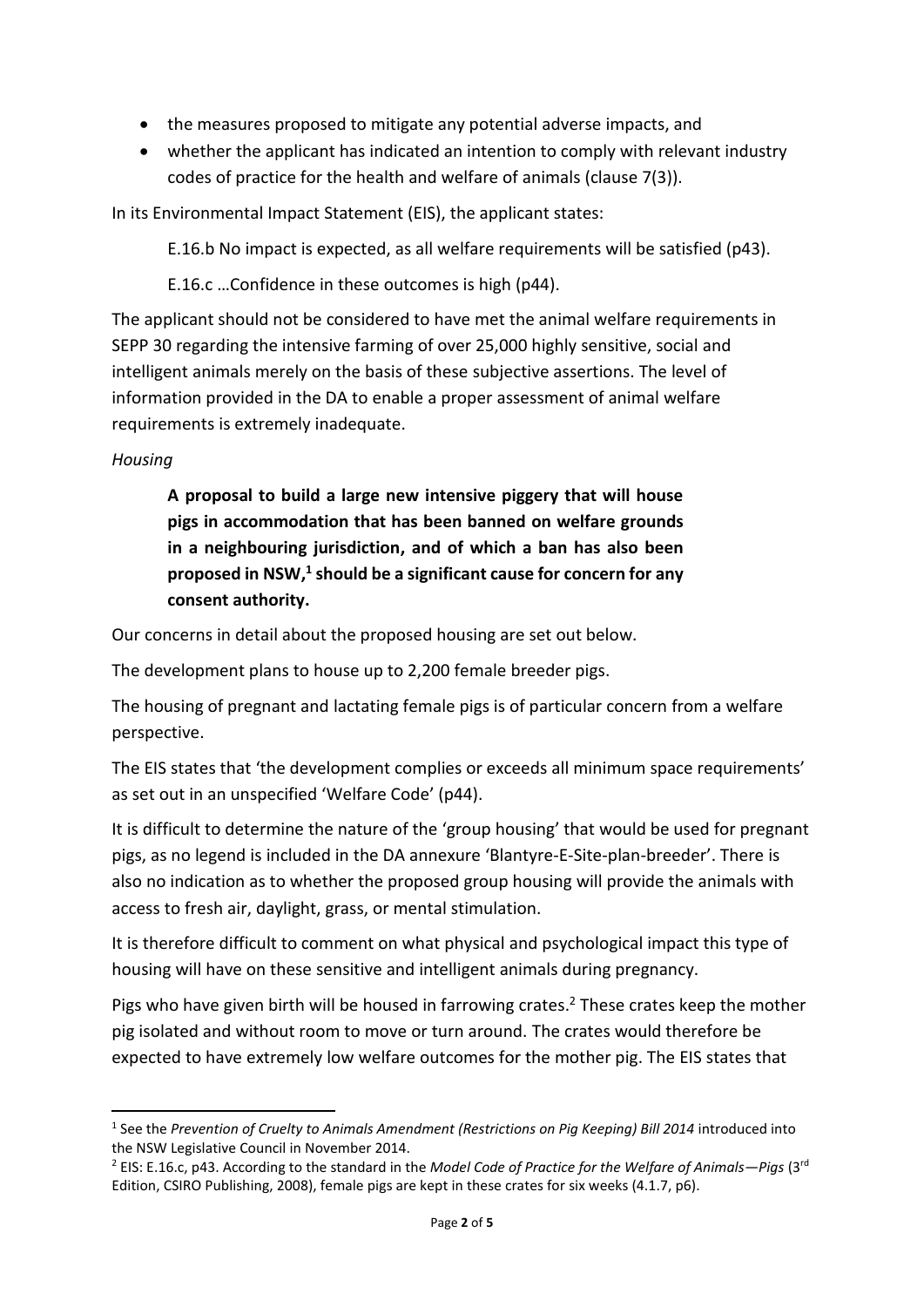the mother pigs will be kept in these crates to 'maximise piglet survival' (p44). This is an economic consideration and not a welfare consideration for the female adult pig.

Furthermore, the ADO notes that intensive indoor housing of pigs in general, and farrowing crates in particular, are banned in the neighbouring jurisdiction of the ACT under the *Animal Welfare Act 1992* (the Act). Under the Act 'appropriate accommodation' for pigs is defined as accommodation:

(a) that allows the pig to—

(i) turn around, stand up and lie down without difficulty; and (ii) have a clean, comfortable and adequately drained place in which it can lie down; and

- (iii) maintain a comfortable temperature; and
- (iv) **have outdoor access**; [emphasis added] (s9B(3))

A person commits an offence under the Act if:

(a) the person keeps a pig; and

(b) the pig is not kept in appropriate accommodation.

Maximum penalty: 50 penalty units. (s9B(1))

The ban was inserted into the Act in 2014 by the Animal Welfare (Factory Farming) Amendment Bill 2013 (the bill). The explanatory statement for the bill states that (p4):

The bill's aim of greater protection of animal welfare can be justified in a free and democratic society. The community expects that animals will be treated well and not be exposed to cruelty, pain or suffering.

Communities across the greater Capital region, including both the ACT and shires such as Harden, would hold these same expectations that animals will be treated well and not exposed to cruelty, pain or suffering. This applies equally to animals kept for food as much as to the animals we keep as companions.

As mentioned earlier, a proposal to build a large new intensive piggery that will house pigs in accommodation that has been banned on welfare grounds in a neighbouring jurisdiction, and a ban of which has recently been proposed in NSW, $3$  should be a significant cause for concern for any consent authority.

Moreover, it is reasonable to expect that the welfare standards mandated in the ACT will also be mandated in NSW. When that happens, the proposed factory will be outdated and even viewed as barbaric.

### *Husbandry practices*

**.** 

Another key measurement of potential animal welfare outcomes is how surgical procedures will be carried out. The EIS is silent when it comes to the use of pain relief for routine husbandry practices such as castration, tail docking, and teeth clipping. These practices can

<sup>3</sup> See the *Prevention of Cruelty to Animals Amendment (Restrictions on Pig Keeping) Bill 2014* introduced into the NSW Legislative Council in November 2014.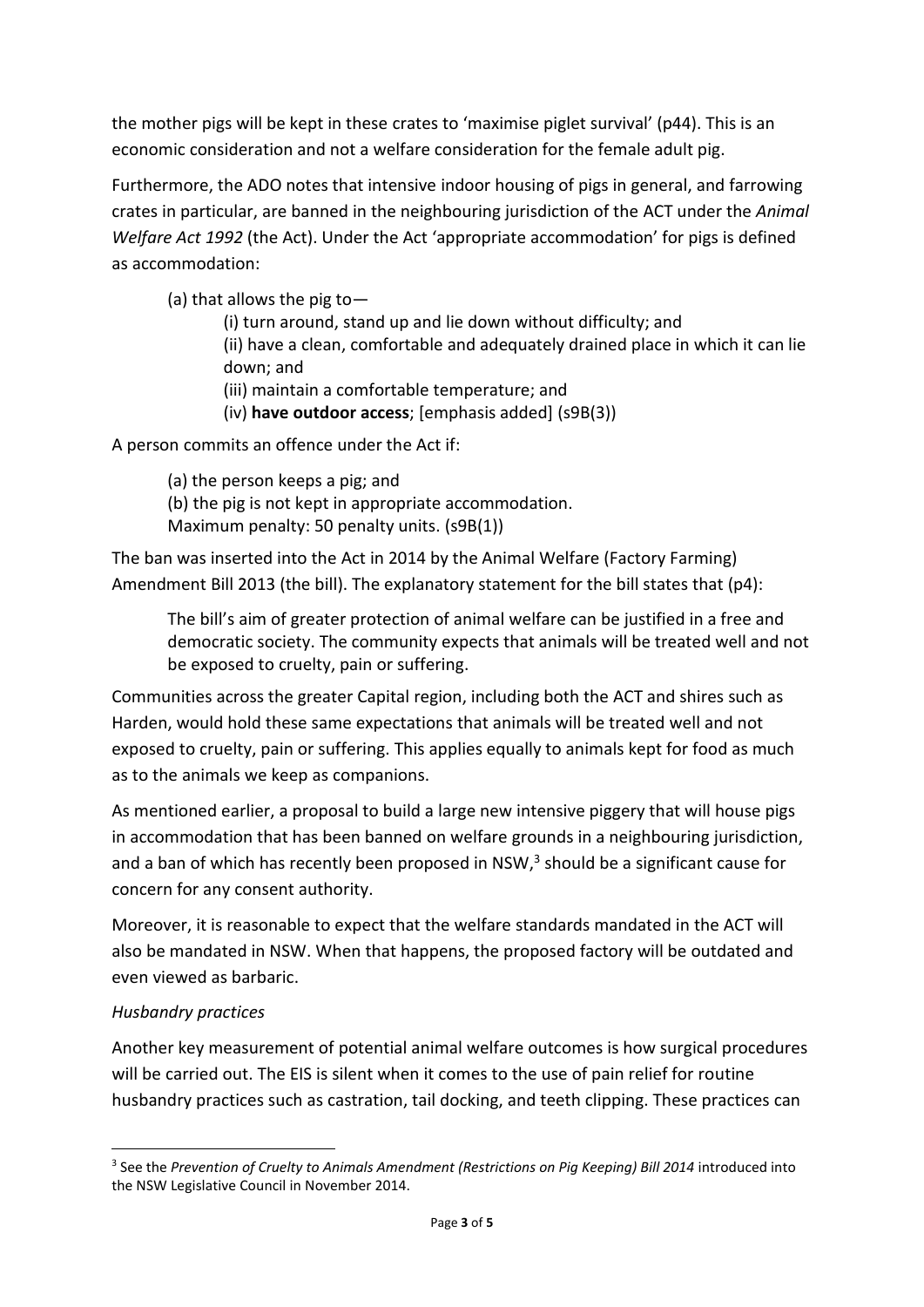be extremely painful for piglets.<sup>4</sup> There is, however, no information as to how these practices will be managed. There is also little information as to how the impact of such practices on the pigs' welfare will be monitored.

The EIS states that '[a]ll pigs will be inspected each day to ensure their welfare is maintained'.<sup>5</sup> It is difficult to have any confidence that this will be achieved given the extraordinarily high number of pigs (up to 25,113) and the very low number of potential full-time staff (20).<sup>6</sup> Moreover, the EIS states that not all of the staff will be working with pigs.<sup>7</sup>

The ADO therefore objects to the proposed development on the grounds that insufficient information has been provided in relation to measures for the health and welfare of animals.

### **Social impacts**

Paragraph 79C(1)(b) of the *Environmental Planning and Assessment Act 1979* (NSW) requires consent authorities to take into account social impacts in the locality of proposed developments.

It is reasonable to expect that there would be a number of negative impacts on people working in the proposed piggery.

Working in an intensive factory farm may expose individuals to serious health risks. Piggery workers (and nearby residents) would be exposed to harmful pathogens from pig effluent and significant odour from effluent and rotting pig carcasses.

Working in such facilities may also affect an individual's emotional and mental health and general wellbeing due to the animal suffering and death a worker would cause or witness on a daily basis. Many of the tasks workers would be expected to undertake would involve practices that would not be considered humane or ethical if undertaken on companion animals. For example, regularly delivering 'blunt trauma to the head' of piglets, $8$  or docking tails, clipping teeth, or notching or punching ears <sup>9</sup> without anaesthetic or pain relief, or violently prodding mother pigs to stand up in their cramped farrowing crates, would have a psychological effect on workers, and could potentially lead to desensitisation, anger, depression and substance abuse, as occurs with abattoir workers.<sup>10</sup>

**.** 

<sup>&</sup>lt;sup>4</sup> See<https://www.voiceless.org.au/the-issues/pigs> for references.

<sup>5</sup> EIS: E.16.c, p43.

<sup>6</sup> EIS: B.1.a, p9; and B.1.d, p10.

 $7$  EIS: E.17.b, p44.

<sup>8</sup> This is the method for euthanasing piglets recommended in the *Model Code of Practice for the Welfare of Animals—Pigs*, 3rd Edition, CSIRO Publishing, 2008, p29.

<sup>9</sup> As permitted under paragraph 5.6.17 of the *Model Code of Practice for the Welfare of Animals—Pigs*, *ibid*.

<sup>10</sup> 'Stress: The Psychological Consequences of Killing' by Rachel M. MacNair; *Killing for a Living: Psychological and Physiological Effects of Alienation of Food Production on Slaughterhouse Workers* by Anna Dorovskik, University of Colorado at Boulder, USA (2015).